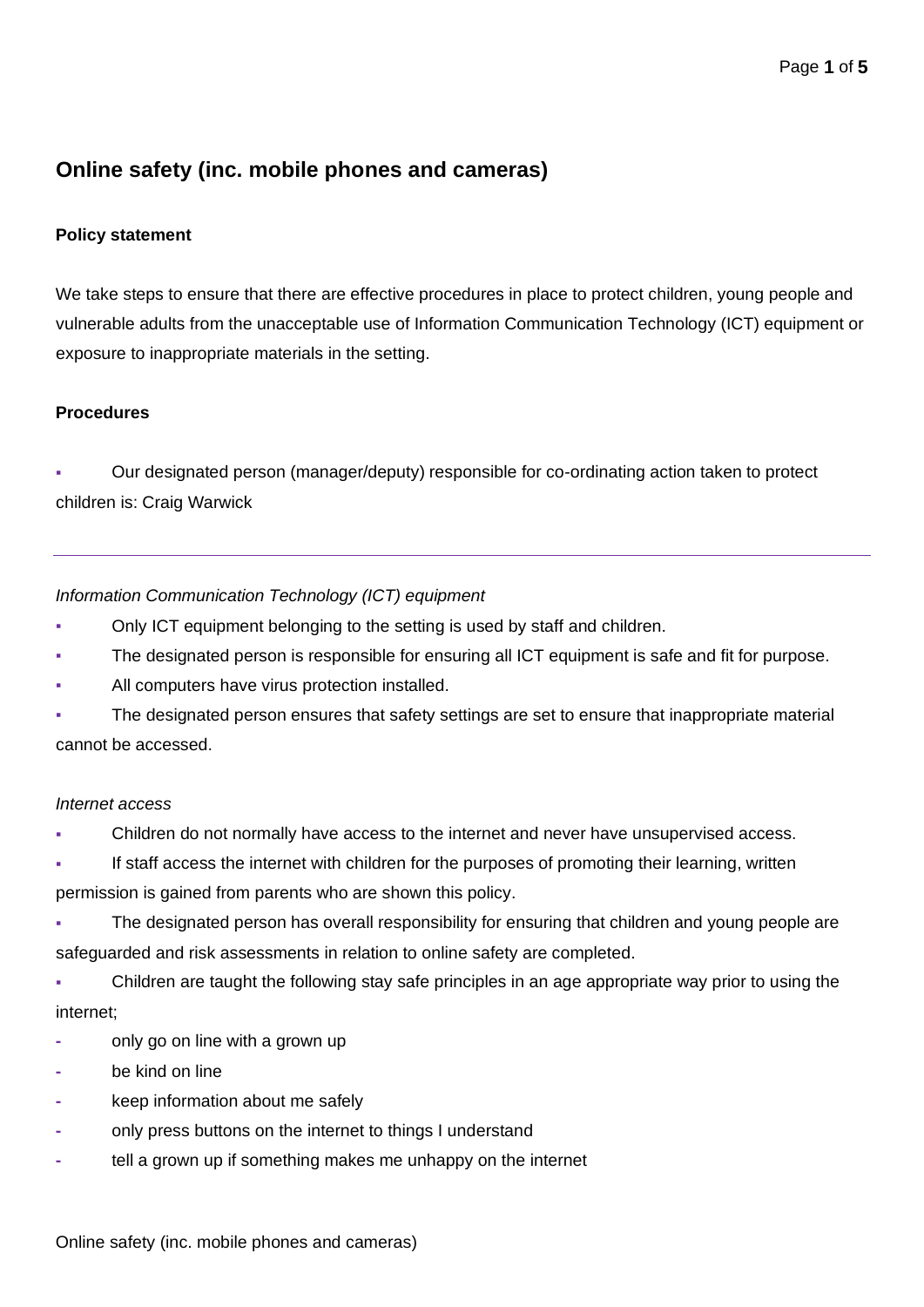Designated persons will also seek to build children's resilience in relation to issues they may face in the online world, and will address issues such as staying safe, having appropriate friendships, asking for help if unsure, not keeping secrets as part of social and emotional development in age appropriate ways.

If a second hand computer is purchased or donated to the setting, the designated person will ensure that no inappropriate material is stored on it before children use it.

All computers for use by children are located in an area clearly visible to staff.

Children are not allowed to access social networking sites.

Staff report any suspicious or offensive material, including material which may incite racism, bullying or discrimination to the Internet Watch Foundation at [www.iwf.org.uk.](http://www.iwf.org.uk/)

Suspicions that an adult is attempting to make inappropriate contact with a child on-line is reported to the National Crime Agency's Child Exploitation and Online Protection Centre at [www.ceop.police.uk](http://www.ceop.police.uk/)**.**

The designated person ensures staff have access to age-appropriate resources to enable them to assist children to use the internet safely.

If staff become aware that a child is the victim of cyber-bullying, they discuss this with their parents and refer them to sources of help, such as the NSPCC on 0808 800 5000 or www.nspcc.org.uk, or Childline on 0800 1111 or www.childline.org.uk.

## *Email*

Children are not permitted to use email in the setting. Parents and staff are not normally permitted to use setting equipment to access personal emails.

- Staff do not access personal or work email whilst supervising children.
- **Staff send personal information by encrypted email and share information securely at all times.**

## *Mobile phones – children*

Children do not bring mobile phones or other ICT devices with them to the setting. If a child is found to have a mobile phone or ICT device with them, this is removed and stored in the locked filing cabernet until the parent collects them at the end of the session.

## *Mobile phones – staff and visitors*

Personal mobile phones are not used by our staff on the premises during working hours. They will be stored in our locked filing cabernet or off site in the staff members car.

In an emergency, personal mobile phones may be used in an area where there are no children present, with permission from the manager.

Our staff and volunteers ensure that the setting telephone number is known to family and other people who may need to contact them in an emergency.

If our members of staff or volunteers take their mobile phones on outings, for use in case of an emergency, they must not make or receive personal calls, or take photographs of children.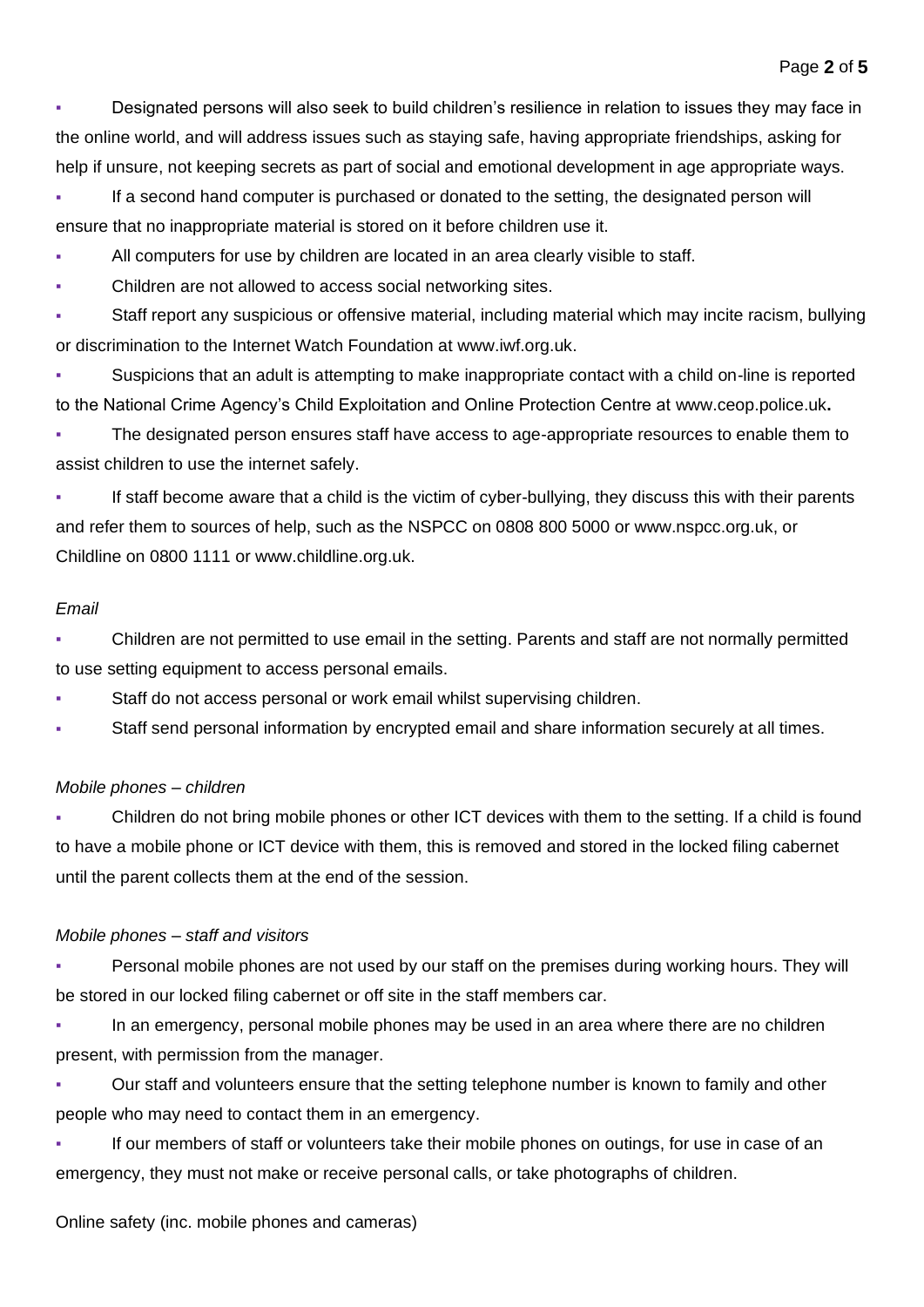Parents and visitors are requested not to use their mobile phones whilst on the premises. We make an exception if a visitor's company or organisation operates a lone working policy that requires contact with their office periodically throughout the day. Visitors will be advised of a quiet space where they can use their mobile phone, where no children are present.

These rules also apply to the use of work-issued mobiles, and when visiting or supporting staff in other settings.

#### *Cameras and videos*

Our staff and volunteers must not bring their personal cameras or video recording equipment into the setting.

Photographs and recordings of children are only taken for valid reasons i.e. to record their learning and development, or for displays within the setting, with written permission received by parents (see the Registration form). Such use is monitored by the manager.

Where parents request permission to photograph or record their own children at special events, general permission is gained from all parents for their children to be included. Parents are advised that they do not have a right to photograph anyone else's child or to upload photos of anyone else's children.

**•** If photographs of children are used for publicity purposes, parental consent must be given and safeguarding risks minimised, for example, ensuring children cannot be identified by name or through being photographed in a sweatshirt with the name of their setting on it.

## *Social media*

Staff are advised to manage their personal security settings to ensure that their information is only available to people they choose to share information with.

Staff should not accept service users, children and parents as friends due to it being a breach of expected professional conduct.

In the event that staff name the organisation or workplace in any social media they do so in a way that is not detrimental to the organisation or its service users.

- Staff observe confidentiality and refrain from discussing any issues relating to work
- Staff should not share information they would not want children, parents or colleagues to view.
- Staff should report any concerns or breaches to the designated person in their setting.

Staff avoid personal communication, including on social networking sites, with the children and parents with whom they act in a professional capacity. If a practitioner and family are friendly prior to the child coming into the setting, this information is shared with the manager prior to a child attending and a risk assessment and agreement in relation to boundaries is agreed.

The stetting 'FaceBook' page is only accessible to existing families of the pre-school. The Facebook pages is a closed group. Users request to join the group and do so by answering questions on joining. Approval is then agreed depending on the answer given and being known to the group. Parents/ Carers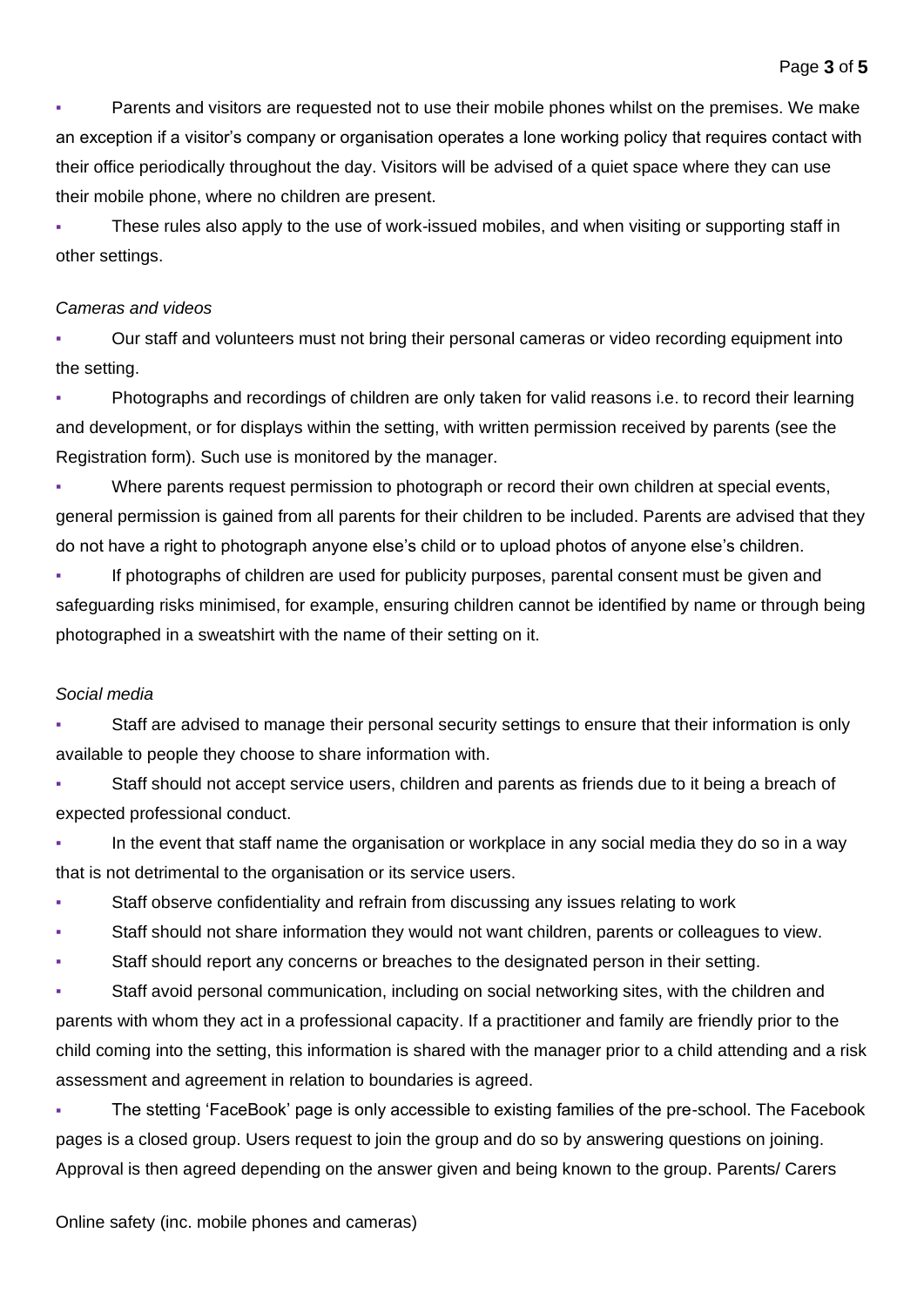sign on registration to the Pre-school that they understand they are only allowed to post relevant information to the site and that they will be removed if not.

## *Electronic learning journals for recording children's progress*

Managers seek permission from the senior management team prior to using any online learning journal. A risk assessment is completed with details on how the learning journal is managed to ensure children are safeguarded.

Staff adhere to the guidance provided with the system at all times.

# *Use and/or distribution of inappropriate images*

Staff are aware that it is an offence to distribute indecent images. In the event of a concern that a colleague or other person is behaving inappropriately, the Safeguarding Children and Child Protection policy, in relation to allegations against staff and/or responding to suspicions of abuse, is followed

Staff are aware that grooming children and young people on line is an offence in its own right and concerns about a colleague's or others' behaviour are reported (as above).